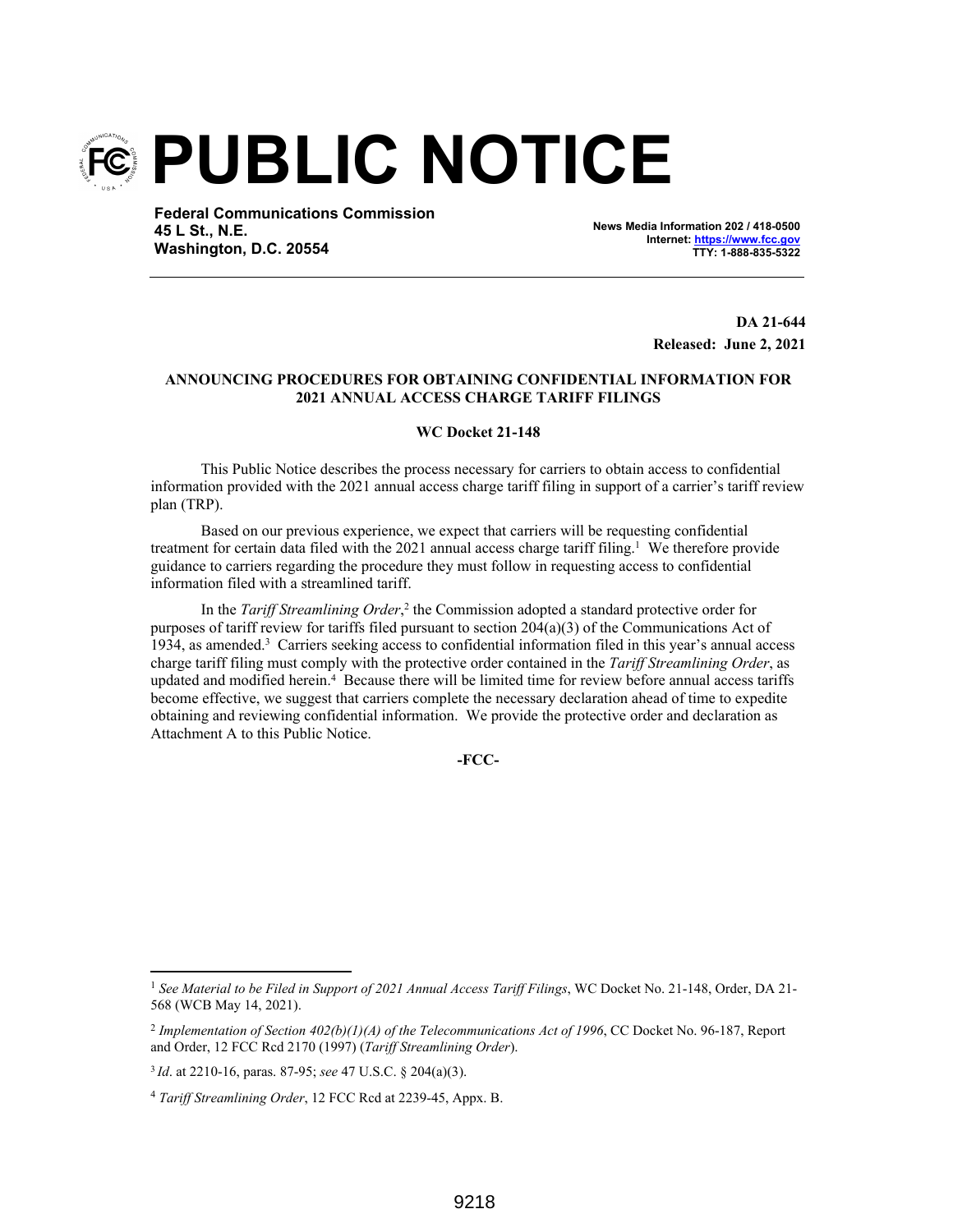#### **ATTACHMENT A**

# **Before the Federal Communications Commission Washington, D.C. 20554**

| In the Matter of                   |                      |
|------------------------------------|----------------------|
|                                    |                      |
| Material to be Filed in Support of | WC Docket No. 21-148 |
| 2021 Annual Access Tariff Filings  |                      |
|                                    |                      |

### **PROTECTIVE ORDER**

1. This Protective Order is intended to facilitate and expedite the review of documents containing trade secrets and commercial or financial information that is privileged or confidential obtained from a Submitting Party. This Protective Order governs the manner in which "Confidential Information," as that term is defined herein, is to be treated. The Order is not intended to constitute a resolution of the merits concerning whether any Confidential Information would be released publicly by the Commission upon a proper request under the Freedom of Information Act or other applicable law or regulation, including 47 CFR § 0.442.

- 2. *Definitions*.
	- a. Authorized Representative. "Authorized Representative" shall have the meaning set forth in Paragraph seven.
	- b. Commission. "Commission" means the Federal Communications Commission or any arm of the Commission acting pursuant to delegated authority.
	- c. Confidential Information. "Confidential Information" means: (i) information submitted to the Commission by the Submitting Party that has been so designated by the Submitting Party and which is not otherwise available from publicly available sources and that is subject to protection under the Freedom of Information Act ("FOIA"), 5 U.S.C. § 552, and the Commission's implementing rules. Confidential Information includes additional copies of Confidential Information or any notes or other information derived from Confidential Information.
	- d. Declaration. "Declaration" means the Appendix to this Protective Order.
	- e. Reviewing Party. "Reviewing Party" means a person or entity participating in this proceeding or considering in good faith filing a document in this proceeding.
	- f. Submitting Party. "Submitting Party" means a person or entity that seeks confidential treatment of Confidential Information pursuant to this Protective Order.
	- g. Third-Party Interest Holder. "Third-Party Interest Holder" means a person who is not a Submitting Party who has a confidentiality interest in Confidential Information submitted pursuant to this Protective Order.

3. *Claim of Confidentiality*. The Submitting Party may designate information as "Confidential Information" consistent with the definition of that term in Paragraph 1 of this Protective Order. By designating documents and information as "Confidential under this Protective Order, a Submitting Party also will be deemed to have submitted a request that the material not be made routinely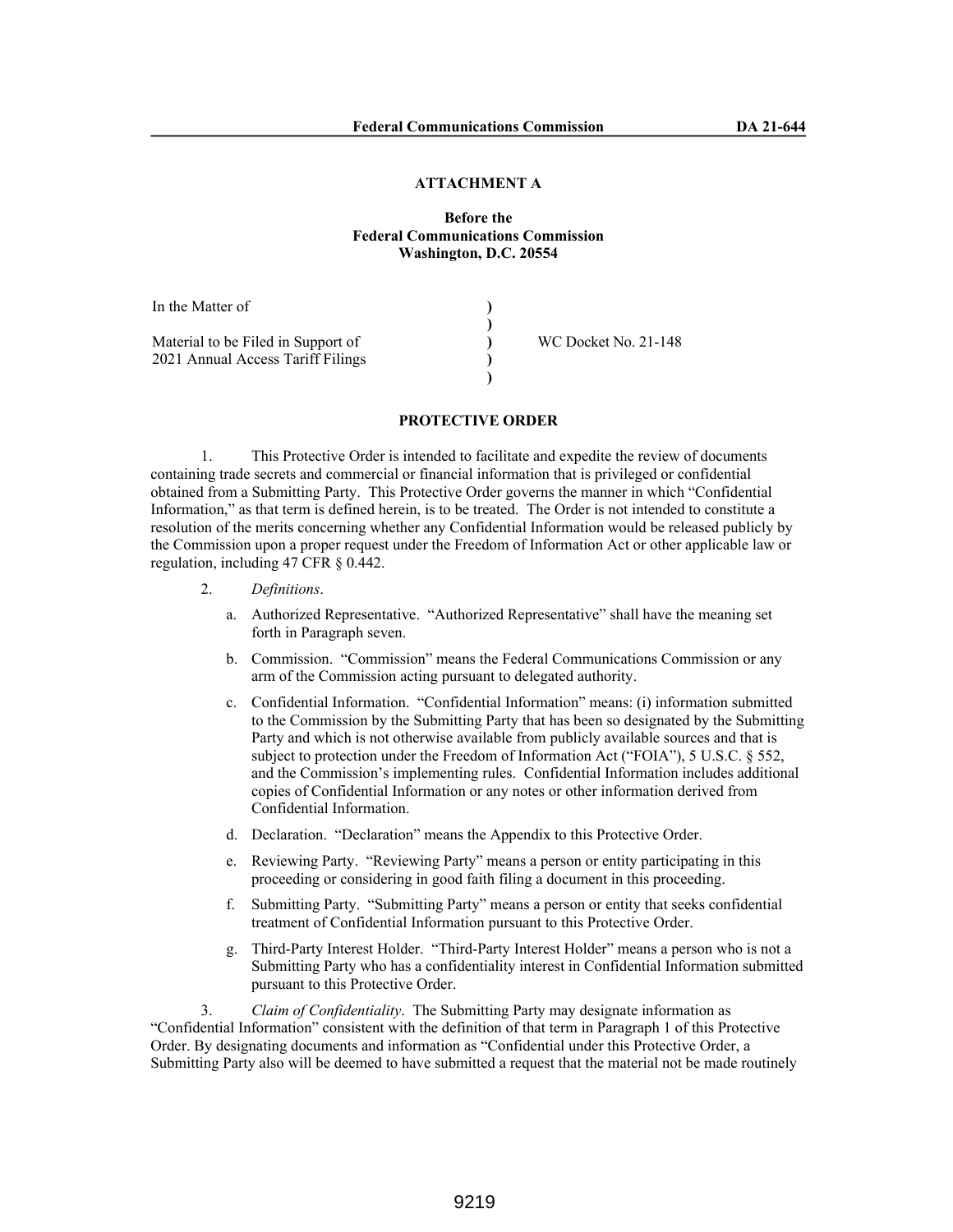available for public inspection under the Commission's rules.<sup>5</sup> The Commission may, *sua sponte* or upon petition, pursuant to 47 CFR §§ 0.459 & 0.461, determine that all or part of the information claimed as "Confidential Information" is not entitled to such treatment.

4. *Challenge to Designation*. Any person wishing to challenge the designation of a document, portion of a document or information as Confidential must file such a challenge at the Commission and serve it on the Submitting Party and any known Third-Party Interest Holders. The Submitting Party and any Third-Party Interest Holders must file any reply within five business days, and include a justification for treating the information as Confidential. The documents and information challenged will continue to be accorded confidential treatment until the Commission acts on the request and any timely motion for a judicial stay has been acted upon.<sup>6</sup> Any decision on whether the materials should be accorded confidential treatment does not constitute a resolution of the merits concerning whether such information would be released publicly by the Commission upon an appropriate request under our rules implementing FOIA.<sup>7</sup>

5. *Procedures for Claiming Information is Confidential*. Confidential Information submitted to the Commission shall be filed under seal and shall bear on the front page in bold print: "CONTAINS PRIVILEGED AND CONFIDENTIAL INFORMATION - DO NOT RELEASE." Confidential Information shall be segregated by the Submitting Party from all non-Confidential Information submitted to the Commission. To the extent a document contains both Confidential Information and non-Confidential Information, the Submitting Party shall designate the specific portions of the document claimed to contain Confidential Information and shall also submit a redacted version not containing Confidential Information.

6. *Access to Confidential Information*. Confidential Information shall be made available only to Commission staff, Commission consultants and counsel to the Reviewing Parties, or if a Reviewing Party has no counsel, a person designated by the Reviewing Party, and as provided pursuant to paragraph 7. Before counsel to a Reviewing Party or such other designated person designated by the Reviewing Party may obtain access to Confidential Information, counsel, or such other designated person, must execute the appended Declaration. Consultants under contract to the Commission may obtain access to Confidential Information only if they have signed, as part of their employment contract, a nondisclosure agreement or if they execute the appended Declaration.

7. Counsel to a Reviewing Party or such other person designated pursuant to Paragraph 5 may disclose Confidential Information to other Authorized Representatives to whom disclosure is permitted under the terms of paragraph 7 of this Protective Order only after advising such Authorized Representatives of the terms and obligations of the Protective Order. In addition, before Authorized Representatives may obtain access to Confidential Information, each Authorized Representative must execute the appended Declaration. This Protective Order does not restrict a Submitting Party or its Counsel from disclosing or reviewing the Submitting Party's own Confidential Information

- 8. Authorized Representatives shall be limited to:
	- a. Counsel for the Reviewing Parties to this proceeding, including in-house counsel actively engaged in the conduct of this proceeding and their associated attorneys, paralegals, clerical staff and other employees, to the extent reasonably necessary to render professional services in this proceeding;
	- b. Specified persons, including employees of the Reviewing Parties, requested by counsel to furnish technical or other expert advice or service, or otherwise engaged to prepare material for the express purpose of formulating filings in this proceeding, except that

<sup>5</sup> *See* 47 CFR § 0.459(a).

<sup>6</sup> *Cf.* 47 CFR §§ 0.459(g), 0.461(i).

<sup>7</sup> *See* 47 CFR §§ 0.459(h), 0.461.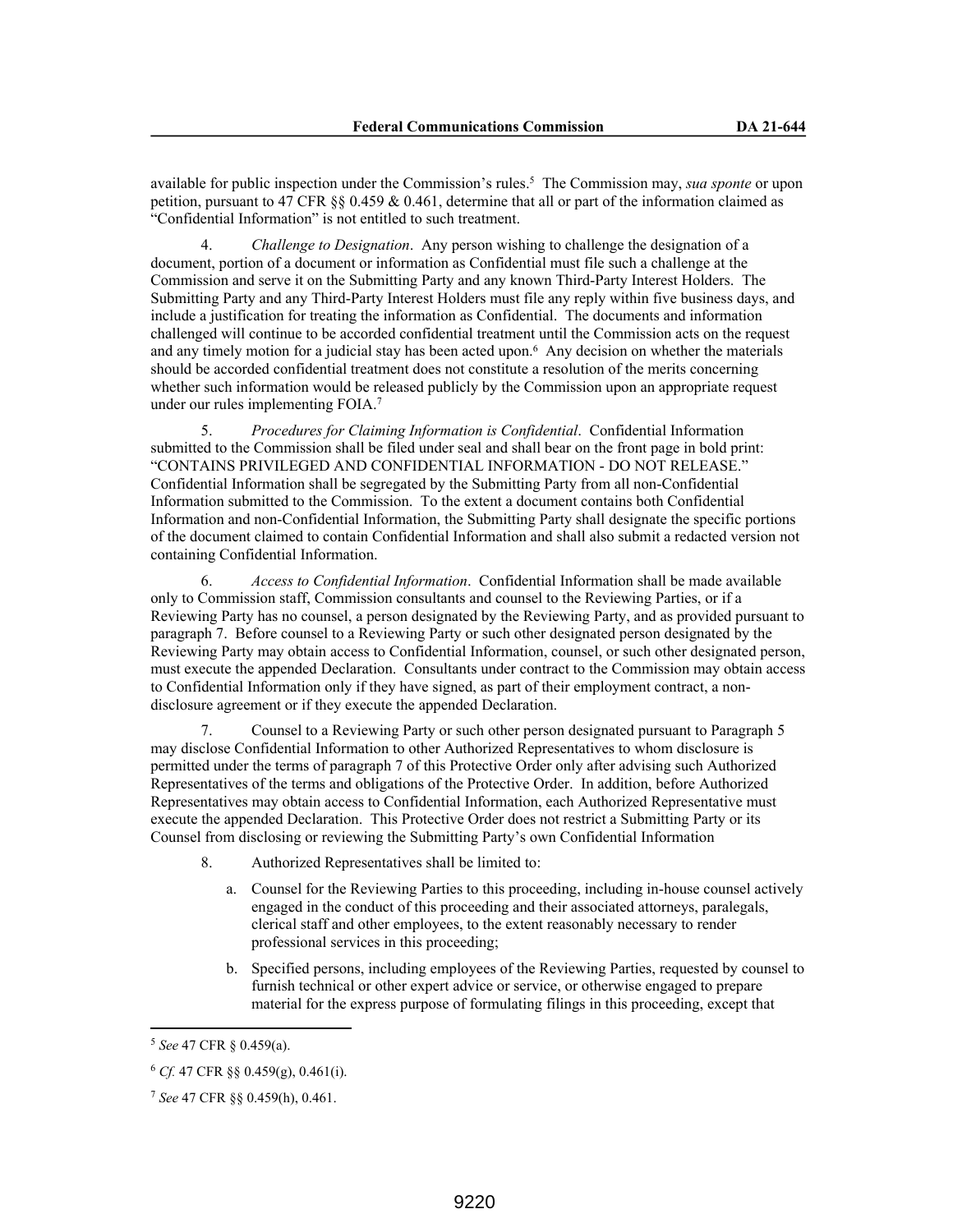disclosure to persons in a position to use this information for competitive commercial or business purposes shall be prohibited; and

c. Any person designated by the Commission in the public interest, upon such terms as the Commission may deem proper.

9. *Filing of Declaration*. Counsel for Reviewing Parties shall provide to the Submitting Party and the Commission a copy of the appended Declaration for each Authorized Representative within five (5) business days after the appended Declaration is executed, or by any other deadline that may be prescribed by the Commission.

10. *Procedure for Objecting to the Disclosure of Confidential Information to a Potential Reviewing Party*.<sup>8</sup> Each Submitting Party and Third-Party Interest Holder shall have an opportunity to object to the disclosure of its Confidential Information to a person seeking to review that information pursuant to this Protective Order. A Submitting Party or Third-Party Interest Holder must file any such objection at the Commission and serve it on counsel for the person seeking access within three business days after receiving a copy of that person's Acknowledgment. Persons filing Acknowledgments shall not have access to Confidential Information before the period for filing objections has passed, unless both the Submitting Party and any known Third-Party Interest Holders waive this requirement. If a Submitting Party files additional documents containing Confidential Information, the Submitting Party shall notify any known Third-Party Interest Holders who have a confidentiality interest in the information before filing the additional documents. The Submitting Party shall file any objection to the disclosure of that additional Confidential Information to any Reviewing Party before or contemporaneous with the filing, and any Third-Party Interest Holder shall file any such objection as promptly as practicable. Until any timely objection is resolved by the Commission in favor of the person seeking access and, if a motion for a judicial stay is timely filed, until such a motion is acted upon, a person subject to an objection shall not have access to the relevant Confidential Information.<sup>9</sup> If an objection is not timely filed with the Commission, the Commission will nonetheless consider the objection and retains its discretion to prohibit further access to Confidential Information by the Reviewing Party until the objection is resolved

11. *Inspection of Confidential Information*. Confidential Information shall be maintained by a Submitting Party for inspection at two or more locations, at least one of which shall be in Washington, D.C. Inspection shall be carried out by Authorized Representatives upon reasonable notice, not to exceed one business day during normal business hours.

12. *Copies of Confidential Information*. The Submitting Party shall provide a copy of the Confidential Material to Authorized Representatives upon request and may charge a reasonable copying fee not to exceed twenty-five cents per page. Authorized Representatives may make additional copies of Confidential Information but only to the extent required and solely for the preparation and use in this proceeding. Authorized Representatives must maintain a written record of any additional copies made and provide this record to the Submitting Party upon reasonable request. The original copy and all other copies of the Confidential Information shall remain in the care and control of Authorized Representatives

<sup>&</sup>lt;sup>8</sup> This paragraph describes the procedure for objecting to a specific individual being permitted to review Confidential Information pursuant to this Protective Order. If a party timely requests that certain information be entirely withheld from review by *any* individual under the Protective Order, we will not require that the information at issue be disclosed under the Protective Order until the Commission resolves the objection, and if a timely motion for judicial stay is filed, until the court rules upon the stay motion.

<sup>&</sup>lt;sup>9</sup> An objection ordinarily will first be ruled upon by the Wireline Competition Bureau (Bureau). If the Bureau rejects the objection, the objecting party will be provided 10 business days to file an Application for Review with the Commission; if an Application for Review is not filed within that time, the Confidential Information shall be made available to the Reviewing Party. If an Application for Review is timely filed and is denied by the Commission, the objecting party will be provided 10 business days to seek a judicial stay of the Commission's order; if a motion for stay is not filed within that time, the Confidential Information shall be made available to the Reviewing Party.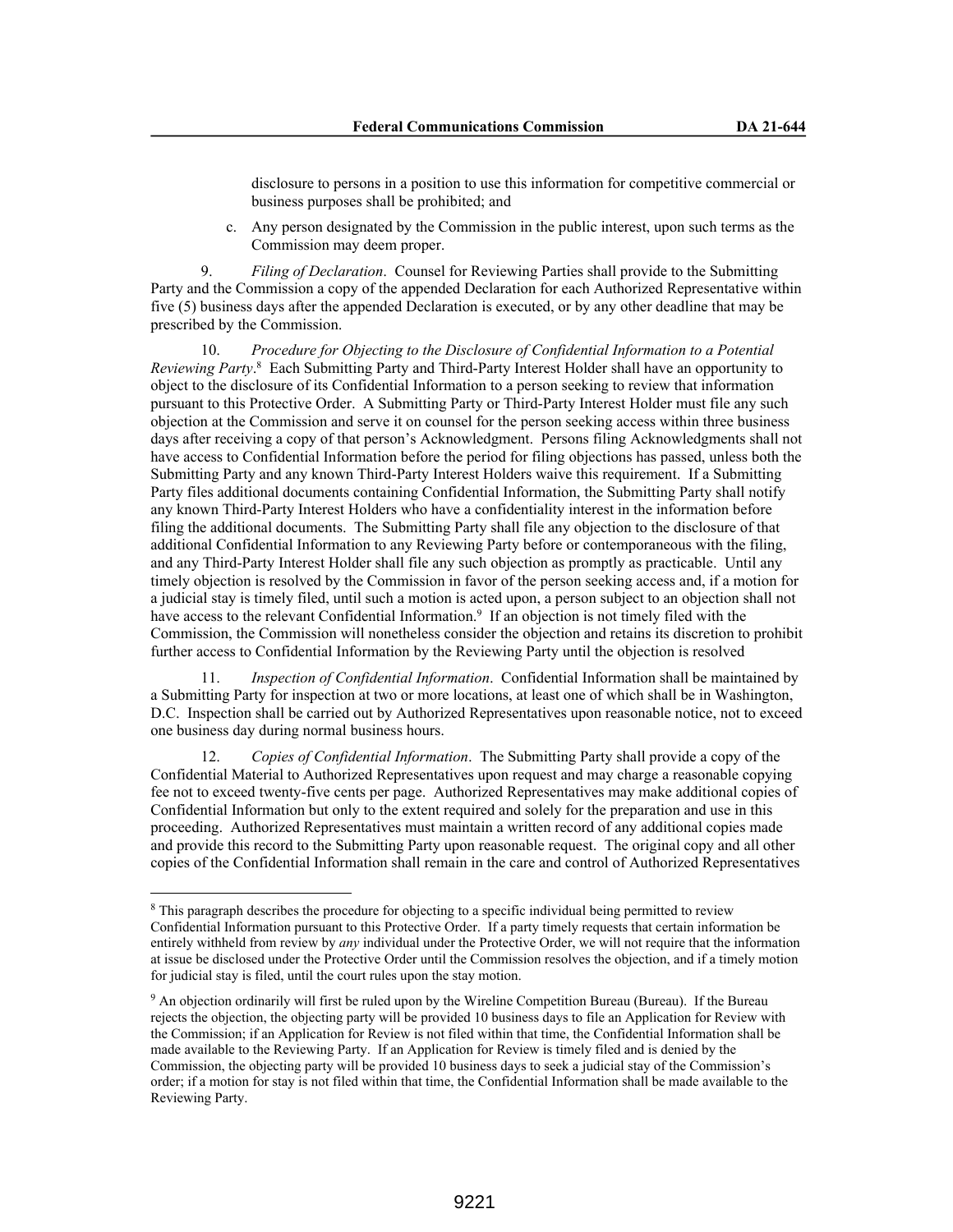at all times. Authorized Representatives having custody of any Confidential Information shall keep the documents properly secured at all times.

13. *Use of Confidential Information*. Confidential Information shall not be used by any person granted access under this Protective Order for any purpose other than for use in this proceeding (including any subsequent administrative or judicial review), shall not be used for competitive business purposes, and shall not be used or disclosed except in accordance with this Protective Order or with the prior written consent of the Submitting Party. This shall not preclude the use of any material or information that is in the public domain or has been developed independently by any other person who has not had access to the Confidential Information nor otherwise learned of its contents.

14. *Pleadings Using Confidential Information*. Submitting Parties and Reviewing Parties may, in any pleadings that they file in this proceeding, reference the Confidential Information, but only if they comply with the following procedures:

- a. Any portions of the pleadings that contain or disclose Confidential Information must be filed under seal;
- b. The portions containing or disclosing Confidential Information must be covered by a separate letter referencing this Protective Order;
- c. Each page of any Party's filing that contains or discloses Confidential Information subject to this Protective Order must be clearly marked: "Confidential Information included pursuant to Protective Order, WC Docket No. 21-148"; and
- d. The confidential portion(s) of the pleading, to the extent they are required to be served, shall be served upon the Secretary of the Commission, the Submitting Party, and those Reviewing Parties that have signed the appended Declaration. Such confidential portions shall be served under seal, and shall not be placed in the Commission's Public File unless the Commission directs otherwise (with notice to the Submitting Party and an opportunity to comment on such proposed disclosure). A Submitting Party or a Reviewing Party filing a pleading containing Confidential Information shall also file a redacted copy of the pleading containing no Confidential Information, which copy shall be placed in the Commission's public files. A Submitting Party or a Reviewing Party may provide courtesy copies of pleadings containing Confidential Information to Commission staff so long as the notation required by subsection c. of this paragraph is not removed.

15. *Subpoena by Courts, Departments, or Agencies*. If a court, or a federal or state department or agency, issues a subpoena for or orders the production of Confidential Information that a party has obtained under the terms of this Protective Order, such party shall promptly notify each relevant Submitting Party and each known Third-Party Interest Holder of the pendency of such subpoena or order. Consistent with the independent authority of any court, department or agency, such notification must be accomplished such that each Submitting Party and Third-Party Interest Holder has sufficient opportunity to oppose such production prior to the production or disclosure of any Confidential Information.

16. *Violations of Protective Order*. Should a Reviewing Party that has properly obtained access to Confidential Information under this Protective Order violate any of its terms, it shall immediately convey that fact to the Commission and to the Submitting Party. Further, should such violation consist of improper disclosure or use of Confidential Information, the violating party shall take all necessary steps to remedy the improper disclosure or use. The Violating Party shall also immediately notify the Commission and the Submitting Party, in writing, of the identity of each party known or reasonably suspected to have obtained the Confidential Information through any such disclosure. The Commission retains its full authority to fashion appropriate sanctions for violations of this Protective Order, including, but not limited to, suspension or disbarment of attorneys from practice before the Commission, forfeitures, cease and desist orders, and denial of further access to Confidential Information in this or any other Commission proceeding. Nothing in this Protective Order shall limit any other rights and remedies available to the Submitting Party at law or equity against any party using Confidential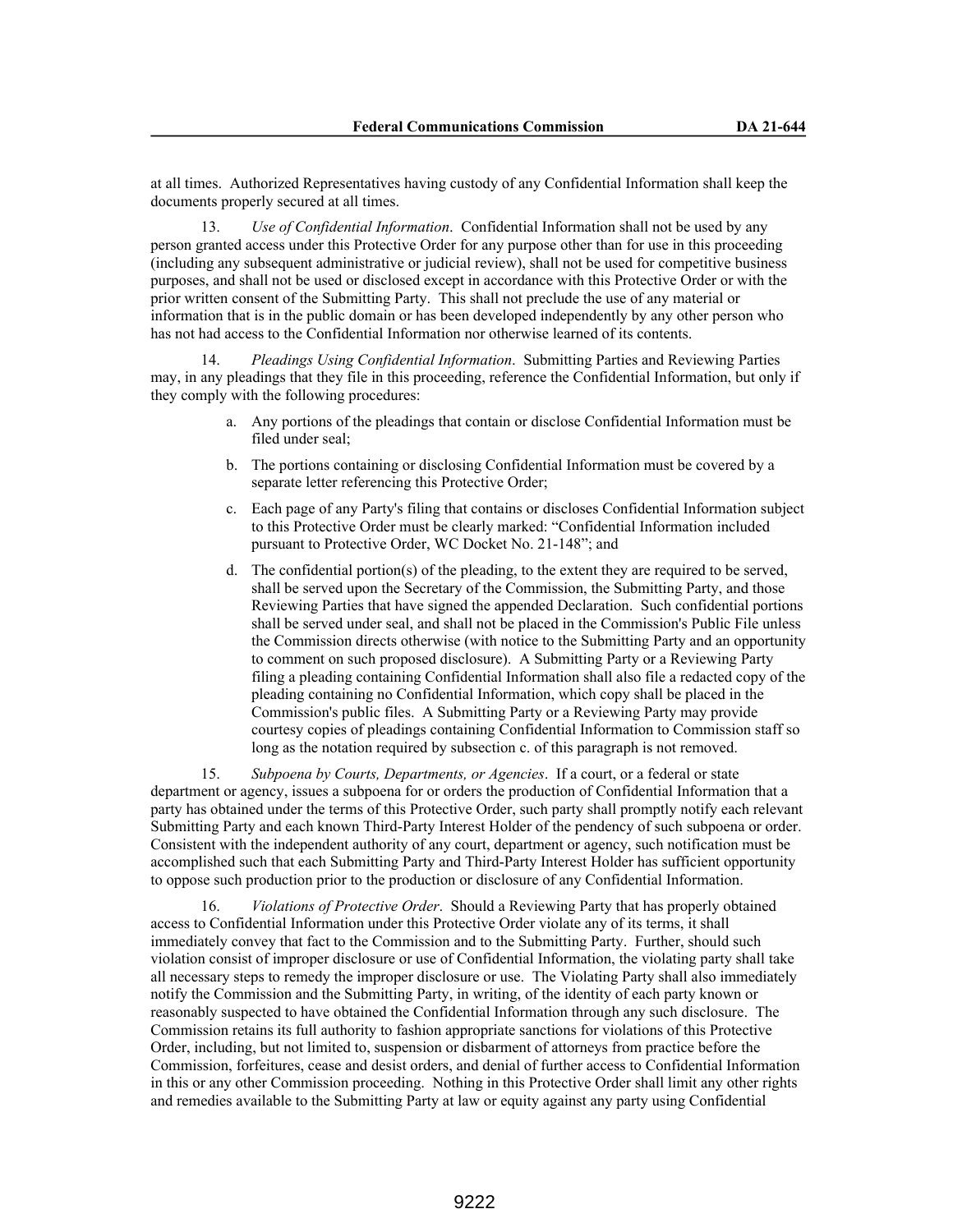Information in a manner not authorized by this Protective Order.

17. *Termination of Proceeding*. Within two weeks after final resolution of this proceeding (which includes any administrative or judicial appeals), Authorized Representatives of Reviewing Parties shall destroy or return to the Submitting Party all Confidential Information as well as all copies and derivative materials made, and shall certify in a writing served on the Commission and the Submitting Party that no material whatsoever derived from such Confidential Information has been retained by any person having access thereto, except that counsel to a Reviewing Party may retain two copies of pleadings submitted on behalf of the Reviewing Party. Any Confidential Information contained in any copies of pleadings retained by counsel to a Reviewing Party or in materials that have been destroyed pursuant to this paragraph shall be protected from disclosure or use indefinitely in accordance with paragraphs 11 and 12 of this Protective Order unless such Confidential Information is released from the restrictions of this Protective Order either through agreement of the parties, or pursuant to the order of the Commission or a court having jurisdiction.

18. *No Waiver of Confidentiality*. Disclosure of Confidential Information as provided herein shall not be deemed a waiver by the Submitting Party of any privilege or entitlement to confidential treatment of such Confidential Information. Reviewing Parties, by viewing these materials: (a) agree not to assert any such waiver; (b) agree not to use information derived from any confidential materials to seek disclosure in any other proceeding; and (c) agree that accidental disclosure of Confidential Information shall not be deemed a waiver of the privilege.

19. *Additional Rights Preserved*. The entry of this Protective Order is without prejudice to the rights of the Submitting Party to apply for additional or different protection where it is deemed necessary, or to the rights of Reviewing Parties to request further or renewed disclosure of Confidential Information.

20. *Effect of Protective Order*. This Protective Order constitutes an order of the Commission and an agreement between the Reviewing Party, executing the appended Declaration, and the Submitting Party.

21. *Authority*. This Protective Order is issued pursuant to sections 4(i) and 4(j) of the Communications Act of 1934, as amended, 47 U.S.C.  $\&$  154(i), (j), and 47 CFR  $\&$  0.457(d).

#### FEDERAL COMMUNICATIONS COMMISSION

Kris Anne Monteith Chief Wireline Competition Bureau